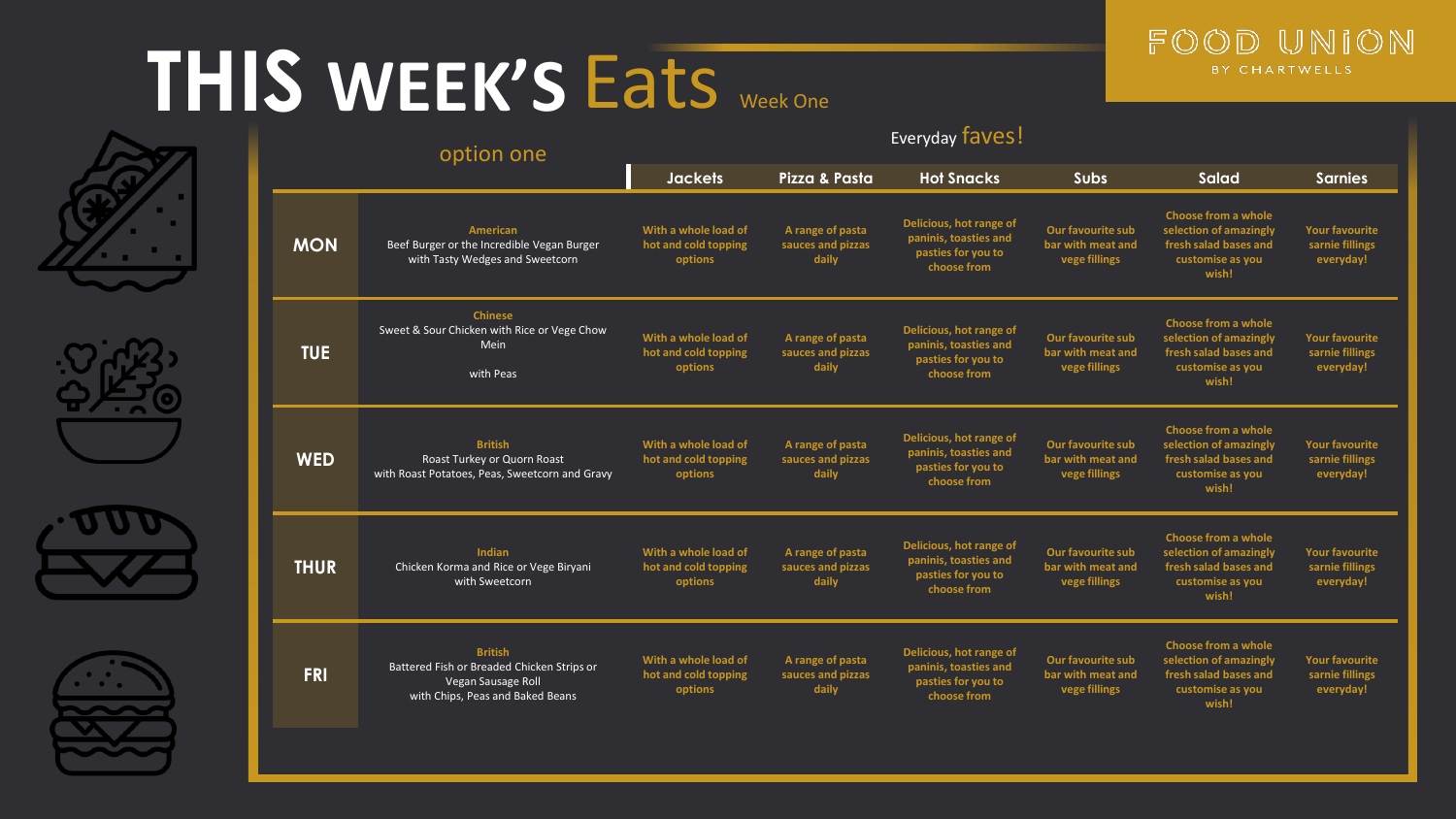### **THIS WEEK'S** Eats Week Two











| option one  |                                                                                                                                      | Everyday faves!                                         |                                                |                                                                                       |                                                                |                                                                                                         |                                                    |
|-------------|--------------------------------------------------------------------------------------------------------------------------------------|---------------------------------------------------------|------------------------------------------------|---------------------------------------------------------------------------------------|----------------------------------------------------------------|---------------------------------------------------------------------------------------------------------|----------------------------------------------------|
|             |                                                                                                                                      |                                                         | Pizza & Pasta                                  | <b>Hot Snacks</b>                                                                     | <b>Subs</b>                                                    | Salad                                                                                                   | <b>Sarnies</b>                                     |
| <b>MON</b>  | <b>American</b><br>Mac N Cheese topped with BBQ Chicken or<br><b>Crispy Cauliflower</b><br>with Sweetcorn                            | With a whole load of<br>hot and cold topping<br>options | A range of pasta<br>sauces and pizzas<br>daily | Delicious, hot range of<br>paninis, toasties and<br>pasties for you to<br>choose from | Our favourite sub<br>bar with meat and<br>vege fillings        | <b>Choose from a whole</b><br>selection of amazingly<br>fresh salad bases and<br>customise as you wish! | Your favourite sarnie<br>fillings everyday!        |
| <b>TUE</b>  | <b>Italian</b><br>Traditional Lasagne with Garlic and Herb<br>Wedges<br>or Vege Ball Marinara Sub Roll with Rice<br>Served with Peas | With a whole load of<br>hot and cold topping<br>options | A range of pasta<br>sauces and pizzas<br>daily | Delicious, hot range of<br>paninis, toasties and<br>pasties for you to<br>choose from | <b>Our favourite sub</b><br>bar with meat and<br>vege fillings | <b>Choose from a whole</b><br>selection of amazingly<br>fresh salad bases and<br>customise as you wish! | Your favourite sarnie<br>fillings everyday!        |
| <b>WED</b>  | <b>British</b><br>Roast Pork with Stuffing and Apple Sauce<br>or Quorn Roast<br>with Roast Potatoes, Peas, Sweetcorn and Gravy       | With a whole load of<br>hot and cold topping<br>options | A range of pasta<br>sauces and pizzas<br>daily | Delicious, hot range of<br>paninis, toasties and<br>pasties for you to<br>choose from | Our favourite sub<br>bar with meat and<br>vege fillings        | <b>Choose from a whole</b><br>selection of amazingly<br>fresh salad bases and<br>customise as you wish! | <b>Your favourite sarnie</b><br>fillings everyday! |
| <b>THUR</b> | Peruvian<br>Chicken Burger or The Incredible Vegan Burger<br>with Peruvian Sauces<br>with Fajita Wedges and Sweetcorn                | With a whole load of<br>hot and cold topping<br>options | A range of pasta<br>sauces and pizzas<br>daily | Delicious, hot range of<br>paninis, toasties and<br>pasties for you to<br>choose from | Our favourite sub<br>bar with meat and<br>vege fillings        | Choose from a whole<br>selection of amazingly<br>fresh salad bases and<br>customise as you wish!        | Your favourite sarnie<br>fillings everyday!        |
| <b>FRI</b>  | <b>British</b><br>Battered Fish or Breaded Chicken Strips or<br>Vegan Sausage Roll<br>with Chips, Peas and Baked Beans               | With a whole load of<br>hot and cold topping<br>options | A range of pasta<br>sauces and pizzas<br>daily | Delicious, hot range of<br>paninis, toasties and<br>pasties for you to<br>choose from | Our favourite sub<br>bar with meat and<br>vege fillings        | <b>Choose from a whole</b><br>selection of amazingly<br>fresh salad bases and<br>customise as you wish! | Your favourite sarnie<br>fillings everyday!        |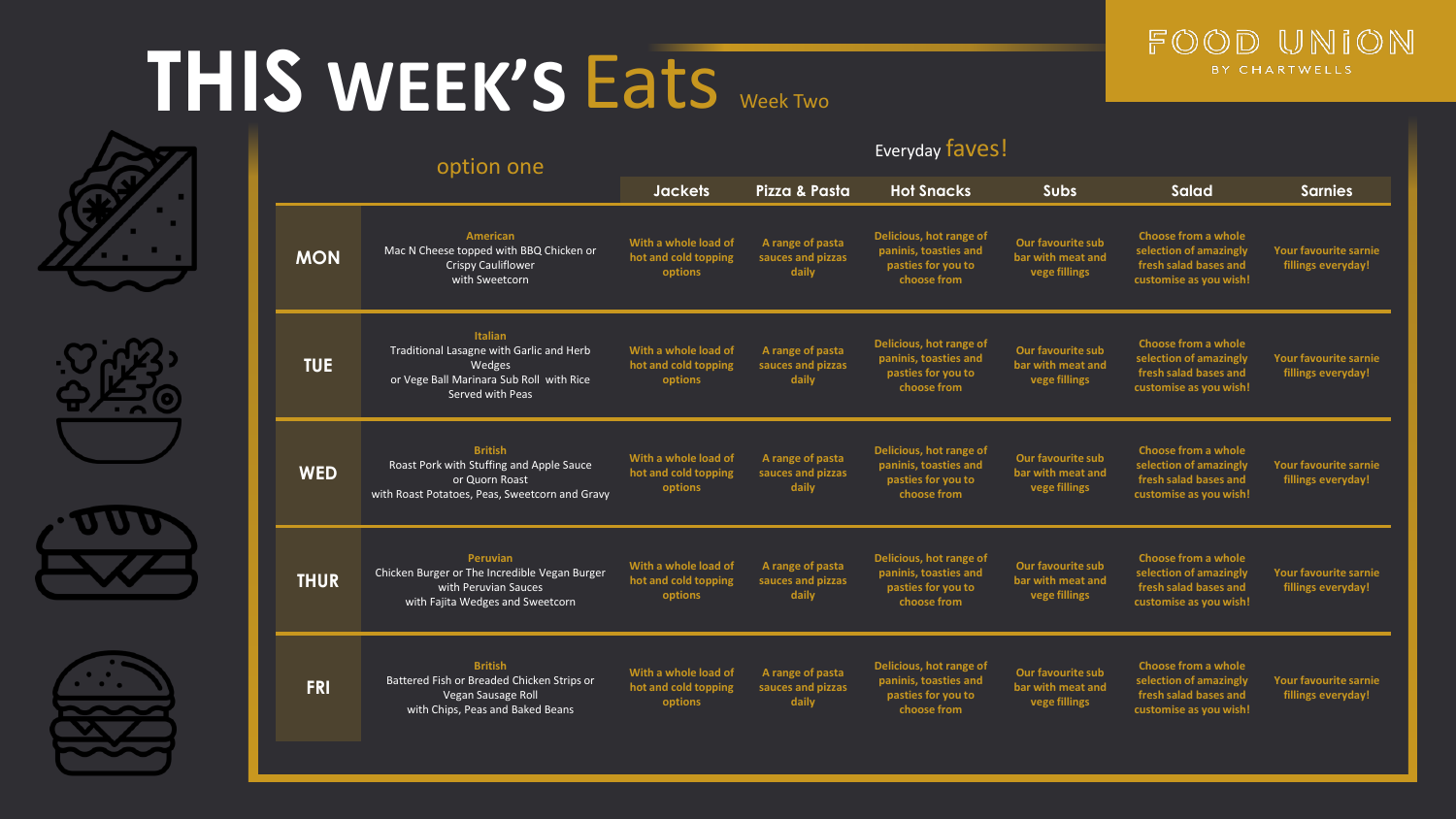### **THIS WEEK'S** Eats Week Three











| option one  |                                                                                                                                        |                                                         |                                                | Everyday faves!                                                                       |                                                                |                                                                                                  |                                                    |
|-------------|----------------------------------------------------------------------------------------------------------------------------------------|---------------------------------------------------------|------------------------------------------------|---------------------------------------------------------------------------------------|----------------------------------------------------------------|--------------------------------------------------------------------------------------------------|----------------------------------------------------|
|             |                                                                                                                                        |                                                         | Pizza & Pasta                                  | <b>Hot Snacks</b>                                                                     | <b>Subs</b>                                                    | <b>Salad</b>                                                                                     | <b>Sarnies</b>                                     |
| <b>MON</b>  | <b>Mexican</b><br>Beef Burrito or Quorn Burrito<br>with Sweetcorn                                                                      | With a whole load of<br>hot and cold topping<br>options | A range of pasta<br>sauces and pizzas<br>daily | Delicious, hot range of<br>paninis, toasties and<br>pasties for you to<br>choose from | Our favourite sub bar<br>with meat and vege<br>fillings        | Choose from a whole<br>selection of amazingly<br>fresh salad bases and<br>customise as you wish! | <b>Your favourite sarnie</b><br>fillings everyday! |
| <b>TUE</b>  | <b>Peruvian</b><br>Chicken Burger or The Incredible Vegan<br><b>Burger</b><br>with Peruvian Sauces<br>with Fajita Wedges and Sweetcorn | With a whole load of<br>hot and cold topping<br>options | A range of pasta<br>sauces and pizzas<br>daily | Delicious, hot range of<br>paninis, toasties and<br>pasties for you to<br>choose from | Our favourite sub bar<br>with meat and vege<br>fillings        | Choose from a whole<br>selection of amazingly<br>fresh salad bases and<br>customise as you wish! | Your favourite sarnie<br>fillings everyday!        |
| <b>WED</b>  | <b>British</b><br>Roast Gammon with Stuffing and Apple<br>Sauce<br>or Quorn Roast<br>with Roast Potatoes, Peas, Sweetcorn and<br>Gravy | With a whole load of<br>hot and cold topping<br>options | A range of pasta<br>sauces and pizzas<br>daily | Delicious, hot range of<br>paninis, toasties and<br>pasties for you to<br>choose from | Our favourite sub bar<br>with meat and vege<br>fillings        | Choose from a whole<br>selection of amazingly<br>fresh salad bases and<br>customise as you wish! | <b>Your favourite sarnie</b><br>fillings everyday! |
| <b>THUR</b> | Indian<br>Chicken Korma and Rice or Vege Biryani<br>with Sweetcorn                                                                     | With a whole load of<br>hot and cold topping<br>options | A range of pasta<br>sauces and pizzas<br>daily | Delicious, hot range of<br>paninis, toasties and<br>pasties for you to<br>choose from | Our favourite sub bar<br>with meat and vege<br>fillings        | Choose from a whole<br>selection of amazingly<br>fresh salad bases and<br>customise as you wish! | <b>Your favourite sarnie</b><br>fillings everyday! |
| <b>FRI</b>  | <b>British</b><br>Battered Fish or Breaded Chicken Strips or<br>Vegan Sausage Roll<br>with Chips, Peas and Baked Beans                 | With a whole load of<br>hot and cold topping<br>options | A range of pasta<br>sauces and pizzas<br>daily | Delicious, hot range of<br>paninis, toasties and<br>pasties for you to<br>choose from | Our favourite sub bar<br>with meat and vege<br><b>fillings</b> | Choose from a whole<br>selection of amazingly<br>fresh salad bases and<br>customise as you wish! | Your favourite sarnie<br>fillings everyday!        |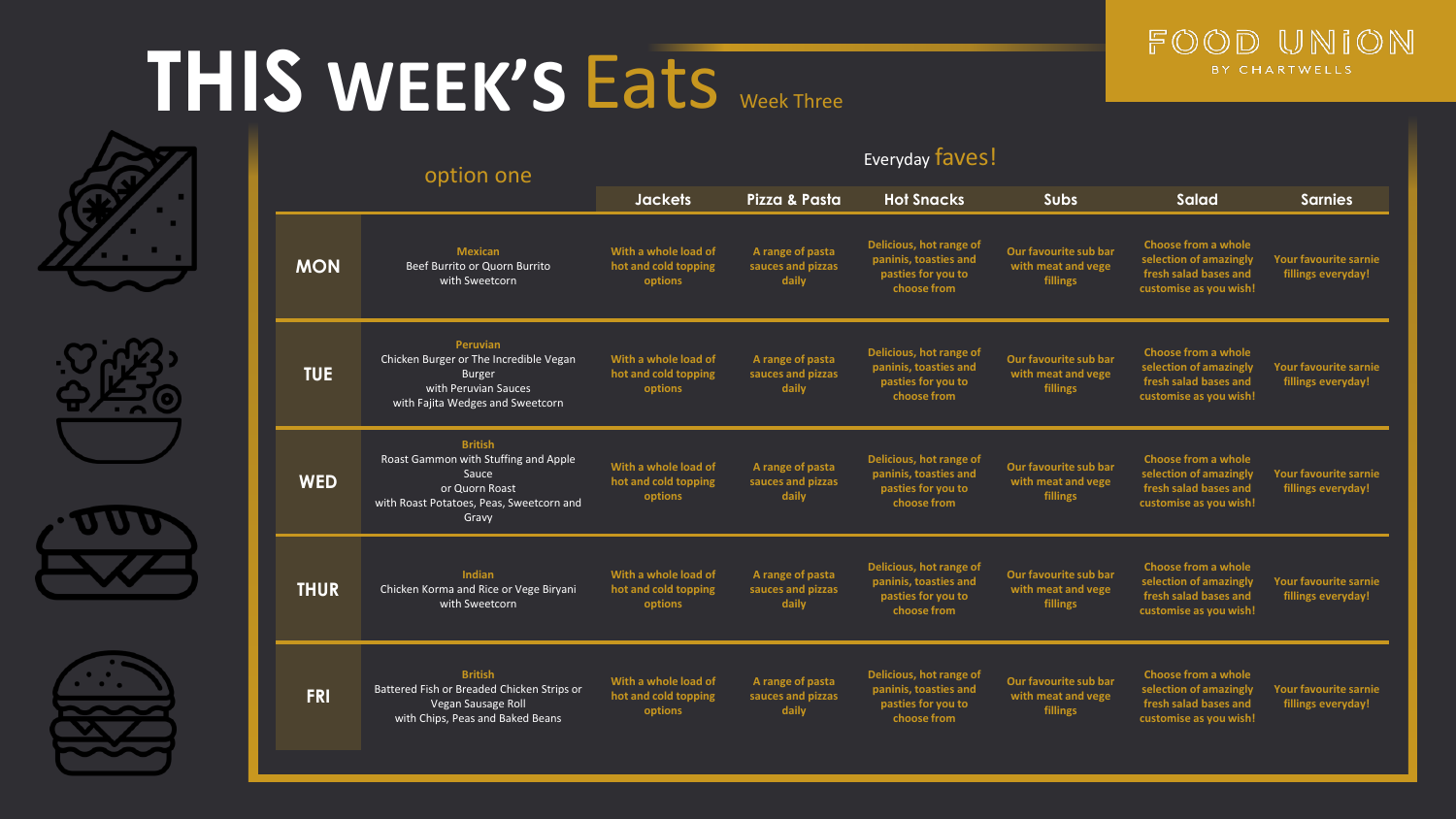

# The breakdown of the everyday faves!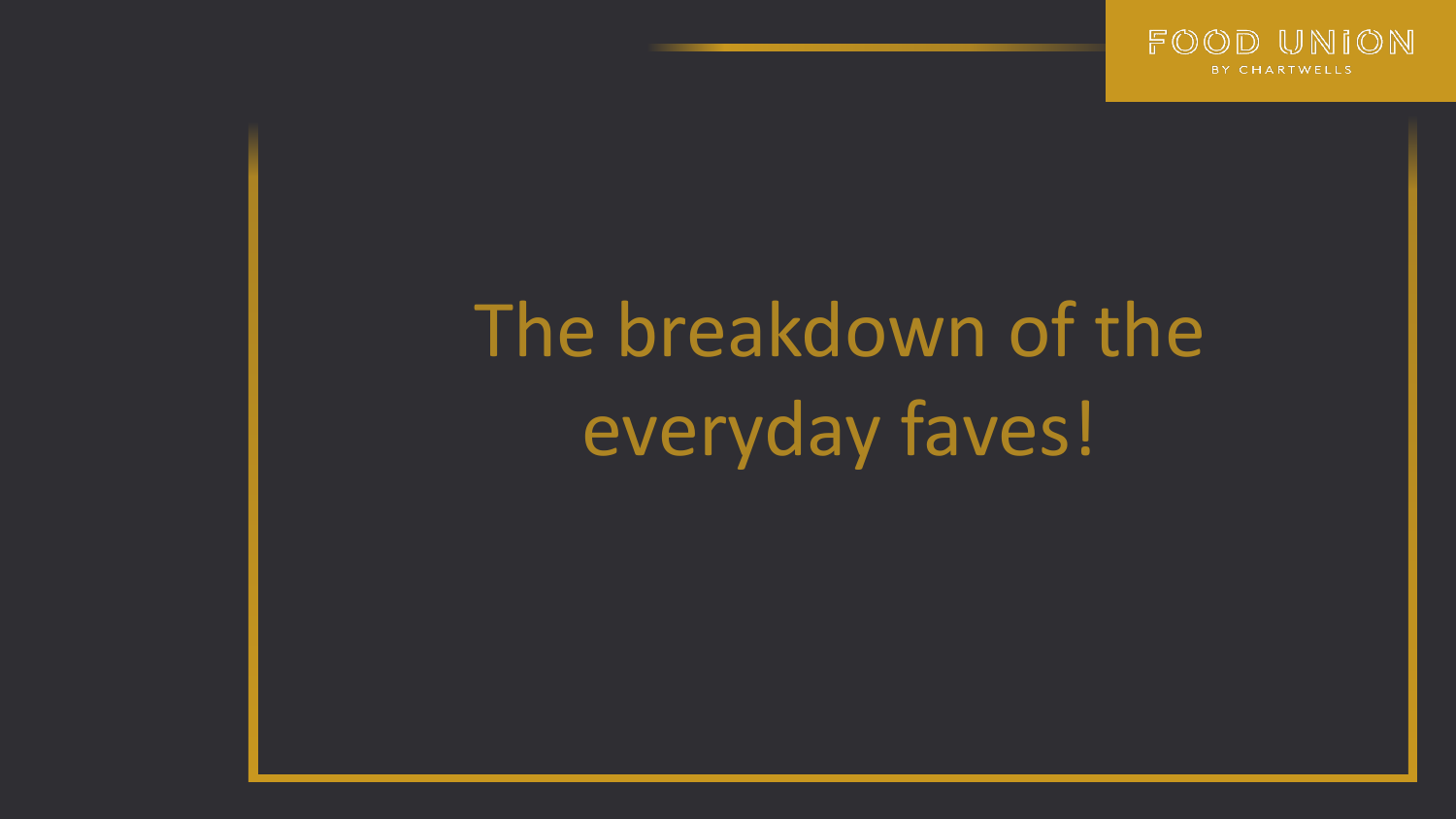









| Jacket Potato<br>Must cook               | A Choice Of The Following Toppings Available Daily<br><b>Baked beans</b><br>Cheese<br><b>Tuna Mayo</b><br>Bolognese |
|------------------------------------------|---------------------------------------------------------------------------------------------------------------------|
| <b>Jacket Potato</b><br><b>Must Cook</b> | Salmon Mayonnaise Jacket Potato ***<br>(Must Be Offered At Least Once Per Three Week Menu Cycle)                    |
| <b>Sides</b>                             | A Side salad                                                                                                        |
|                                          |                                                                                                                     |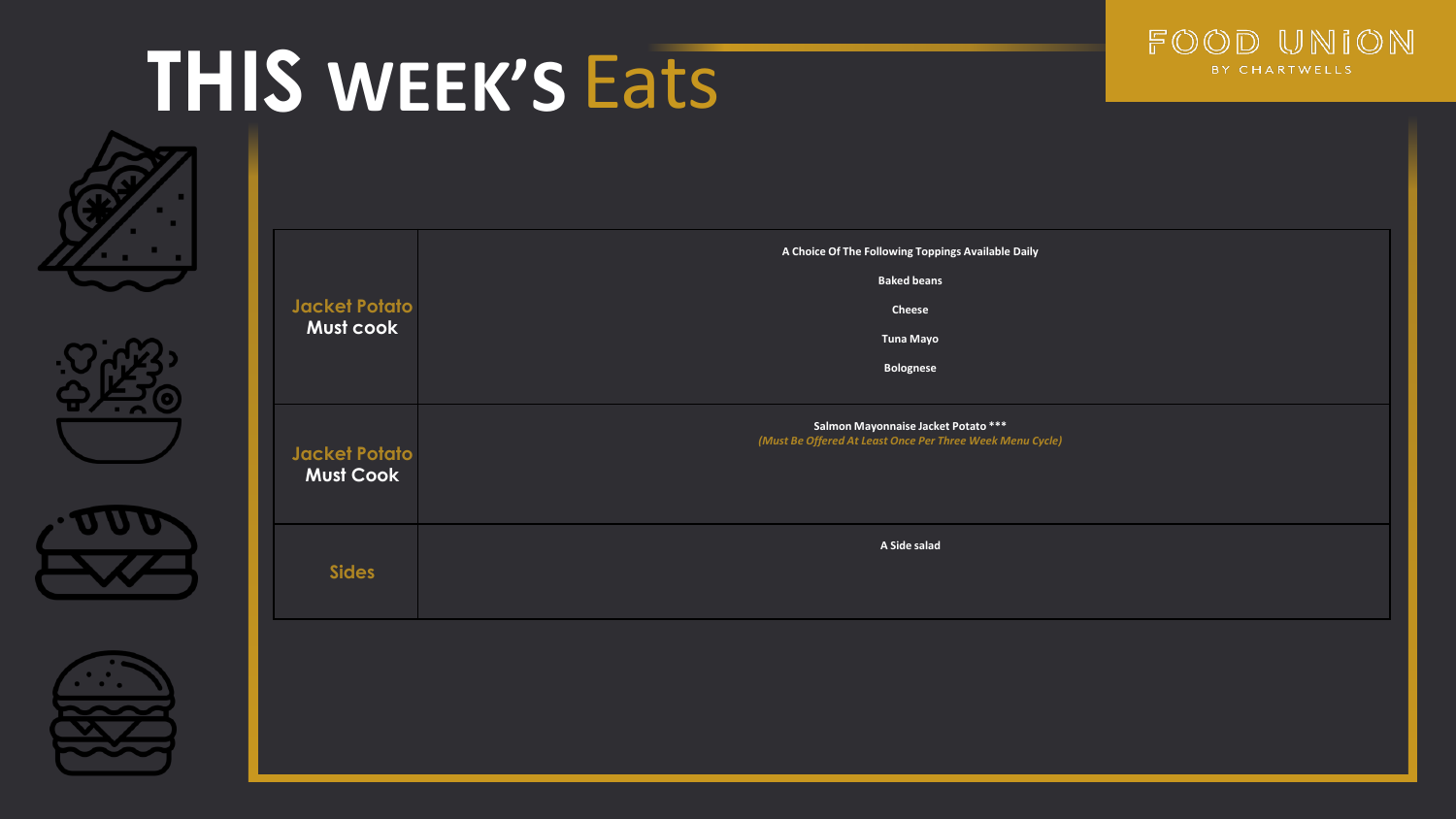









|                    | <b>Monday</b>                                | <b>Tuesday</b>                               | Wednesday                                    | <b>Thursday</b>                                 | <b>Friday</b>                                |
|--------------------|----------------------------------------------|----------------------------------------------|----------------------------------------------|-------------------------------------------------|----------------------------------------------|
| Pasta              | <b>Beef Bolognese</b>                        | <b>Beef Bolognese</b>                        | <b>Beef Bolognese</b>                        | <b>Beef Bolognese</b>                           | <b>Beef Bolognese</b>                        |
| Must cook          | <b>Herby Tomato Pasta</b>                    | <b>Herby Tomato Pasta</b>                    | <b>Herby Tomato Pasta</b>                    | <b>Herby Tomato Pasta</b>                       | <b>Herby Tomato Pasta</b>                    |
| Pizza<br>Must cook | Margherita Pizza                             | Margherita Pizza                             | Margherita Pizza                             | Margherita Pizza                                | Margherita Pizza                             |
| <b>Sides</b>       | Mixed side salad                             | Mixed side salad                             | Mixed side salad                             | Mixed side salad                                | Mixed side salad                             |
|                    | <b>Baked Garlic &amp; Herb Potato Wedges</b> | <b>Baked Garlic &amp; Herb Potato Wedges</b> | <b>Baked Garlic &amp; Herb Potato Wedges</b> | <b>Baked Garlic &amp; Herb Potato</b><br>Wedges | <b>Baked Garlic &amp; Herb Potato Wedges</b> |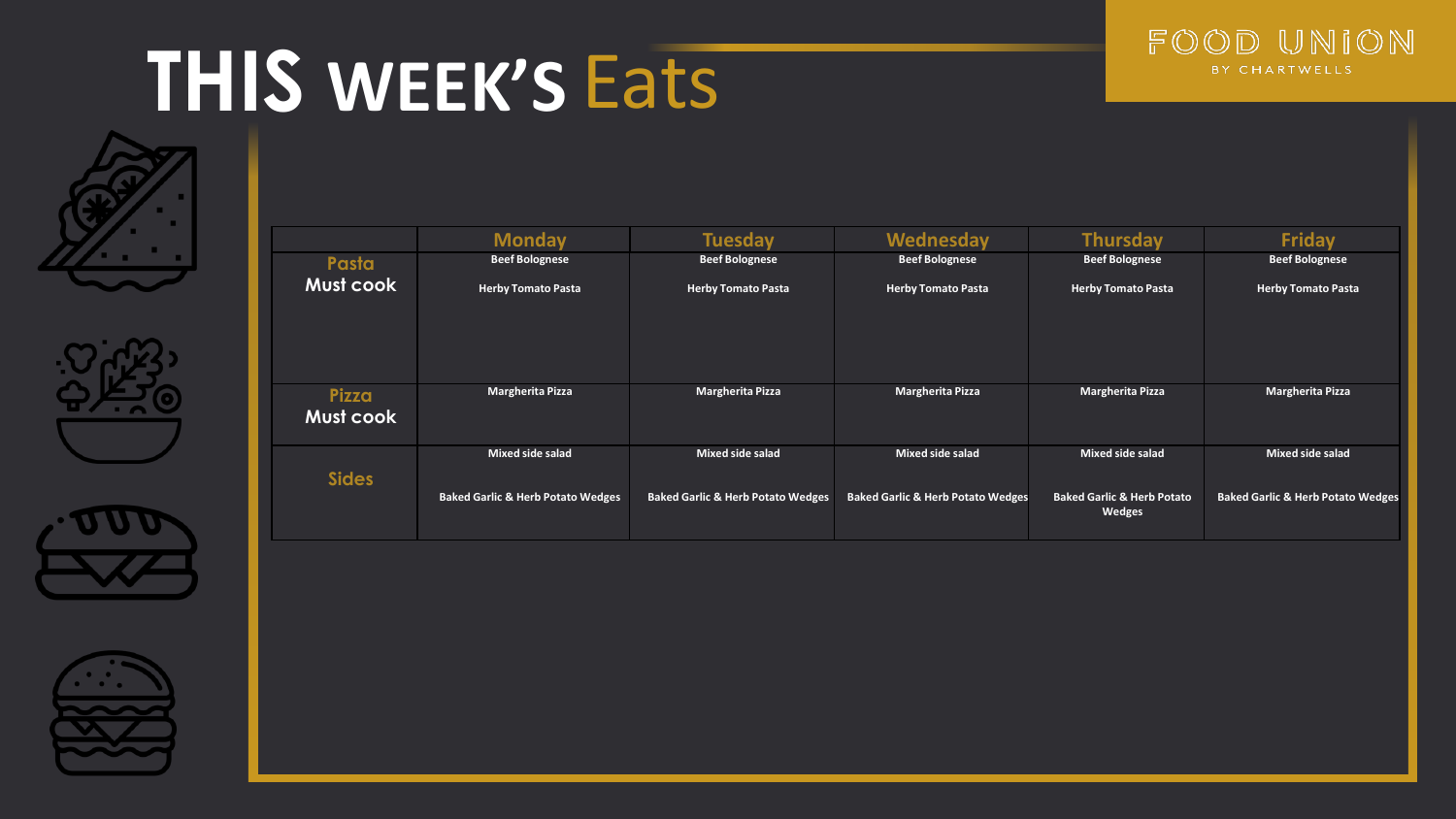









|                      | <b>Everyday Favourites</b>                   |
|----------------------|----------------------------------------------|
|                      | <b>Cheese Sandwich</b>                       |
|                      | 93151102                                     |
|                      | <b>Ham Sandwich</b>                          |
| <b>Sandwiches</b>    | 93150962                                     |
| <b>Must Serve</b>    | <b>Chicken Mayo Sandwich</b>                 |
|                      | 93151047                                     |
|                      | <b>BLT Sandwich</b>                          |
|                      | 93151106                                     |
| <b>Demi Baguette</b> | Ham Salad                                    |
| <b>Must Serve</b>    | 93171954                                     |
|                      | <b>BLT</b>                                   |
|                      | 93147653                                     |
|                      | Chicken Mayo                                 |
|                      | 93172123                                     |
|                      | <b>Vege Ball Marinara Sub</b>                |
| Subs                 | 93170765                                     |
| <b>Must Cook</b>     | Chicken Teriyaki Sub                         |
|                      | 93170704                                     |
|                      | Chicken Tikka Sub                            |
|                      | 93036737                                     |
|                      | <b>Ham and Chicken Melt Sub</b>              |
|                      | 93170707                                     |
|                      | Ham & Cheese Panini                          |
| Panini               | 93129864                                     |
| <b>Must Cook</b>     | Cheese & Tomato Sauce Panini                 |
|                      | 93170794                                     |
|                      | Tuna Melt Panini                             |
|                      | 93129865                                     |
|                      | <b>BBQ Chicken Panini</b>                    |
|                      | 93170729                                     |
|                      | Mixed side salad                             |
| <b>Sides</b>         | 93143440                                     |
|                      | <b>Baked Garlic &amp; Herb Potato Wedges</b> |
|                      | 93157067                                     |
|                      |                                              |
|                      |                                              |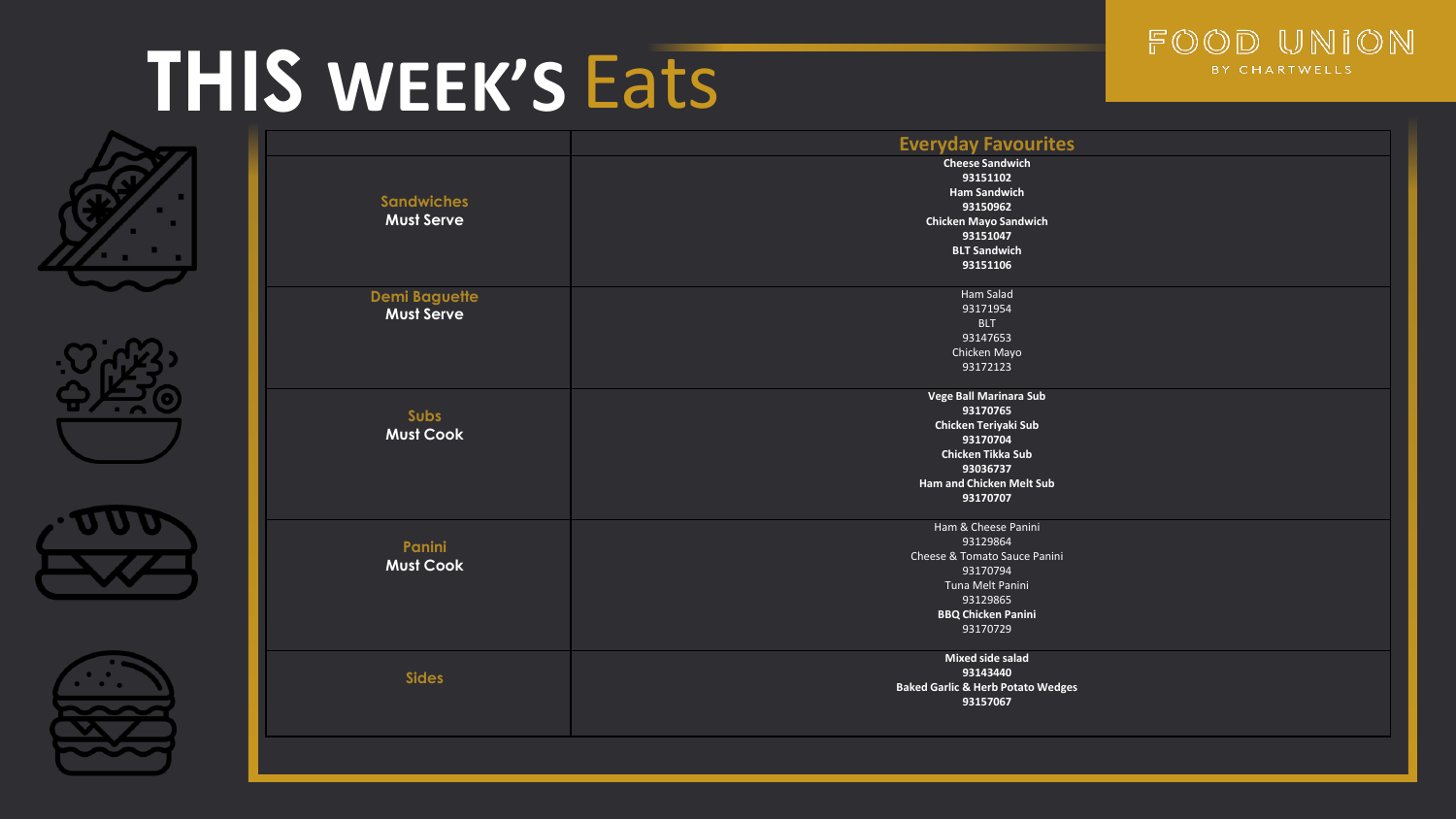